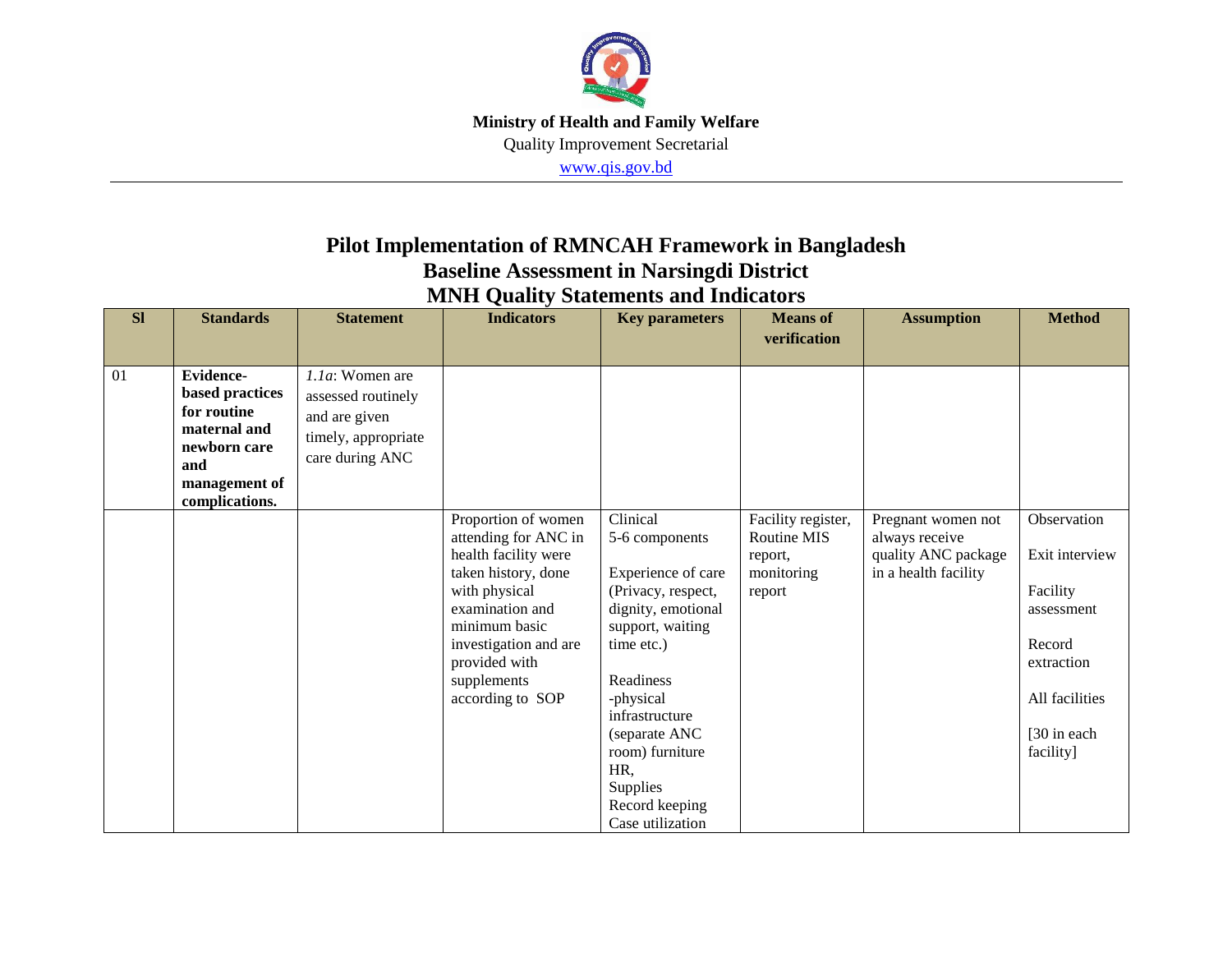| 1.1b: Women are<br>assessed routinely<br>on admission,<br>during labor and<br>childbirth and are<br>given appropriate<br>care               | Proportion of women<br>attending for labor in<br>health facility was<br>assessed without<br>delay for full<br>assessment according<br>to SOP by a skilled<br>provider | Delay? [qualitative<br>process]<br>Full delivery<br>observation                  | Facility register,<br><b>Routine MIS</b><br>report,<br>monitoring<br>report              | Women face delay in<br>receiving care at the<br>time of labor in a<br>health facility and not<br>always have access<br>to skilled providers | Observation<br>$[20-30/15]$<br>days<br>observations]<br>Both normal<br>and C-section                                |
|---------------------------------------------------------------------------------------------------------------------------------------------|-----------------------------------------------------------------------------------------------------------------------------------------------------------------------|----------------------------------------------------------------------------------|------------------------------------------------------------------------------------------|---------------------------------------------------------------------------------------------------------------------------------------------|---------------------------------------------------------------------------------------------------------------------|
|                                                                                                                                             | Proportion of all<br>women who gave<br>birth in the health<br>facility who received<br>any option for pain<br>relief during labor and<br>child birth                  | Check SOP                                                                        | Facility register,<br>Admin report,<br>monitoring<br>report                              |                                                                                                                                             | ???                                                                                                                 |
|                                                                                                                                             | Proportion of all<br>women who gave<br>birth in the health<br>facility and who<br>received oxytocin<br>within 1 min of birth<br>of the baby                           | Partograph in first<br>and second stage of<br>labor<br>[all three<br>dimensions] | Facility register,<br>Admin report,<br>monitoring<br>report                              |                                                                                                                                             | Observation<br>Both normal<br>and C-section<br>And exit<br>interview<br>Not the<br>surgical<br>procedures for<br>CS |
| 1.1c Newborns<br>receive immediate<br>and essential<br>newborn care<br>immediately after<br>birth according to<br>the national<br>guideline | Number of newborns<br>delivered in health<br>facility assessed and<br>provided immediate<br>and essential care<br>according to national<br>guideline                  | Components of<br>immediate<br>newborn care<br>Essential newborn<br>care          | Facility register,<br>;Routine MIS<br>report,<br>monitoring<br>report, exit<br>interview | Strong policy and<br>program support is in<br>place                                                                                         | Observation                                                                                                         |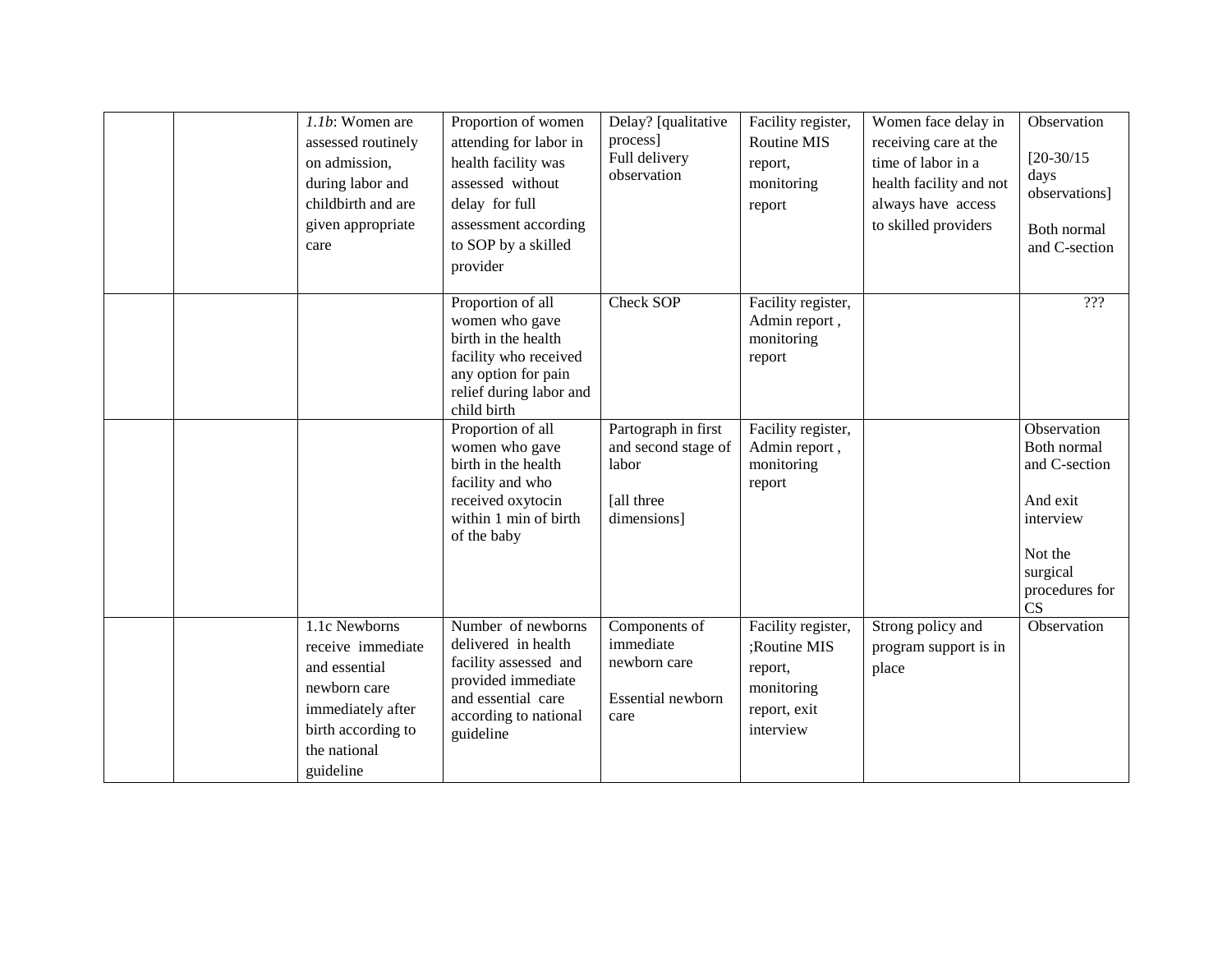|  |                                                                                                                                                                       | Proportion of all<br>newborns who did not<br>breath spontaneously<br>at birth were given<br>resuscitation                                      |                                                        | Facility register,<br>;Routine MIS<br>report,<br>monitoring<br>report, exit<br>interview |                                                                            | Subset-<br>observation     |
|--|-----------------------------------------------------------------------------------------------------------------------------------------------------------------------|------------------------------------------------------------------------------------------------------------------------------------------------|--------------------------------------------------------|------------------------------------------------------------------------------------------|----------------------------------------------------------------------------|----------------------------|
|  | 1.1 d Mothers and<br>newborns receive<br>routine postnatal<br>care according to<br><b>SOP</b>                                                                         | Proportion of all<br>women in PNC ward<br>in the health facility<br>who were assessed<br>according to SOP<br>during 1st PNC<br>checkup         | Pre-discharge<br>newborn and<br>maternal<br>assessment | Facility register,<br>Routine MIS<br>report,<br>monitoring<br>report, exit<br>interview  | Mothers are not<br>receiving complete<br>PNC package                       | Observation                |
|  |                                                                                                                                                                       | Proportion of all<br>healthy newborns<br>born in the health<br>facility received 1 <sup>st</sup><br>PNC checkup within<br>24 hours             | Pre-discharge<br>newborn and<br>maternal<br>assessment | Facility register,<br>Routine MIS<br>report,<br>monitoring<br>report, exit<br>interview  | Newborns are not<br>receiving complete<br>PNC package                      | Observation                |
|  | $1.2$ : Women<br>with pre-<br>eclampsia or<br>eclampsia promptly<br>receive appropriate<br>interventions,<br>according to<br>national standard<br>operating procedure | Proportion of all<br>women with pre-<br>eclampsia or<br>eclampsia in the<br>health facility who<br>received full dose of<br>magnesium Sulphate | <b>BEmOC</b> : loading<br>dose<br>CEMOC: full dose     | Facility register,<br>Routine MIS<br>report,<br>monitoring<br>report                     | Stock out of<br>magnesium Sulphate<br>in the health facility               | Sub-set???                 |
|  | 1.3: Women with<br>and postpartum<br>hemorrhage<br>promptly receive<br>appropriate<br>interventions,<br>according to<br>national guideline                            | Number of women<br>with PPH in health<br>facility managed<br>according to national<br>guideline                                                | According to SOP                                       | Facility register,<br>Routine MIS<br>report,<br>monitoring<br>report                     | Non availability of<br>blood transfusion in<br>some center at UHC<br>level | Sub-set (less<br>frequent) |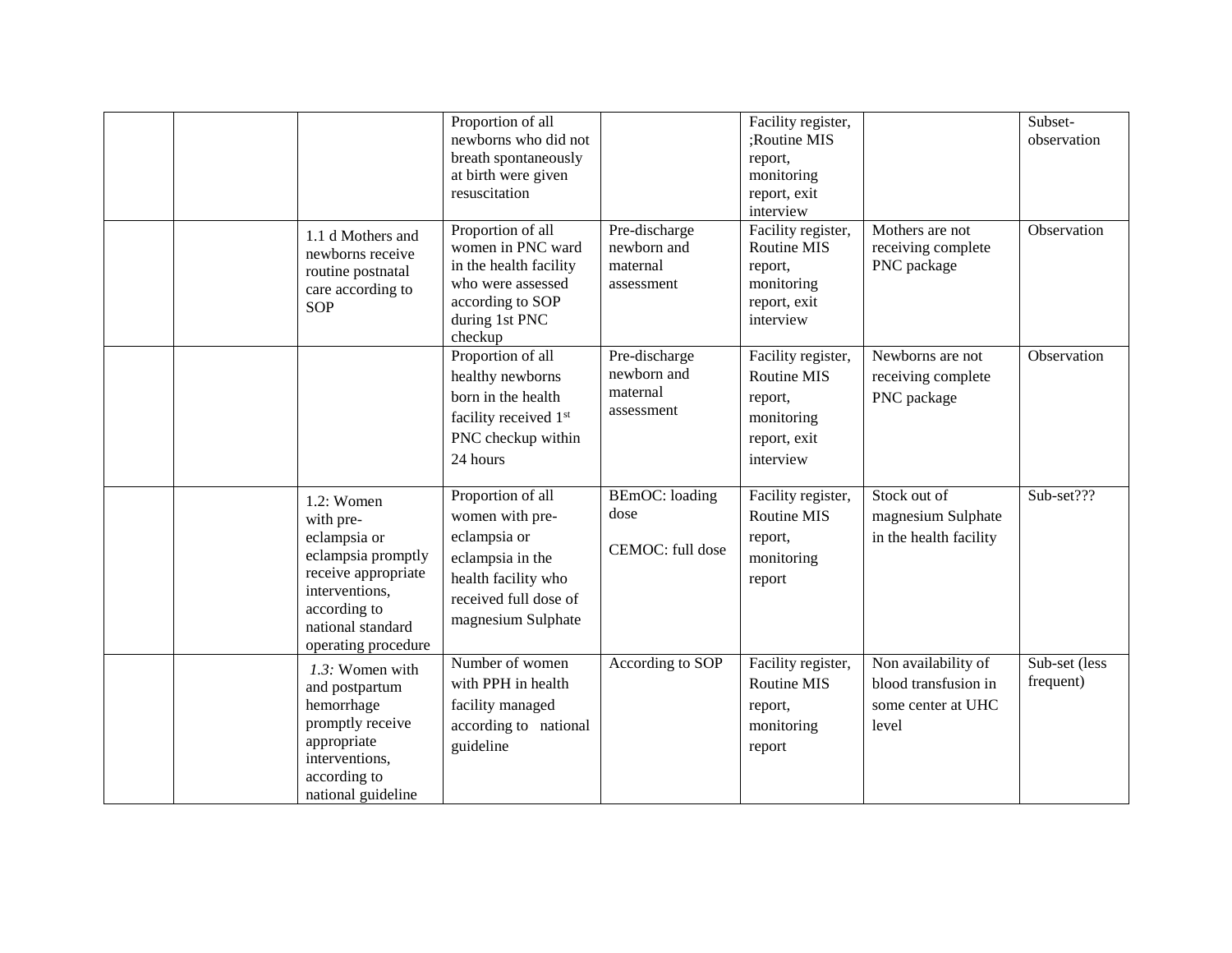|  | 1.4: Women with<br>prolonged/<br>obstructed labor<br>receive appropriate<br>interventions,<br>according to<br>national guideline                                                                                                 | Proportion of all<br>women in health<br>facility with<br>prolonged/obstructed<br>labor who gave birth<br>by CS receive<br>appropriate<br>intervention according<br>to national guideline | According to SOP                                                                                                                     | Routine MIS<br>report, facility<br>register,<br>monitoring<br>report | Some CS are done<br>without proper<br>indication                     | Sub-set<br>(required lot<br>of time to find<br>time) |
|--|----------------------------------------------------------------------------------------------------------------------------------------------------------------------------------------------------------------------------------|------------------------------------------------------------------------------------------------------------------------------------------------------------------------------------------|--------------------------------------------------------------------------------------------------------------------------------------|----------------------------------------------------------------------|----------------------------------------------------------------------|------------------------------------------------------|
|  | <b>Quality Statement</b><br>1.5: Newborns who<br>are not breathing<br>spontaneously<br>receive appropriate<br>stimulation and<br>resuscitation with a<br>bag and mask<br>within 1 min of<br>birth, according to<br>WHO guideline | Proportion of all<br>newborns who did not<br>breath spontaneously<br>at birth were given<br>resuscitation with a<br>bag and mask                                                         |                                                                                                                                      |                                                                      |                                                                      |                                                      |
|  | 1.6 a Women in<br>preterm labor<br>receive appropriate<br>interventions<br>according to<br>national guidelines.                                                                                                                  | Proportion of mothers<br>between 24 and 34<br>weeks of gestation in<br>preterm labor in the<br>health facility<br>received at least one<br>dose of antenatal<br>corticosteroid           | According to SOP<br>[ACS guideline]<br>First-does, second<br>does timing in<br>between<br>Readiness of health<br>Supply availability | Routine MIS<br>report, facility<br>register,<br>monitoring<br>report | Service providers<br>should know how to<br>diagnose preterm<br>labor |                                                      |
|  |                                                                                                                                                                                                                                  | The proportion of all<br>women with preterm<br>pre-labor rupture of<br>membranes who gave<br>birth in the health<br>facility received                                                    |                                                                                                                                      |                                                                      |                                                                      |                                                      |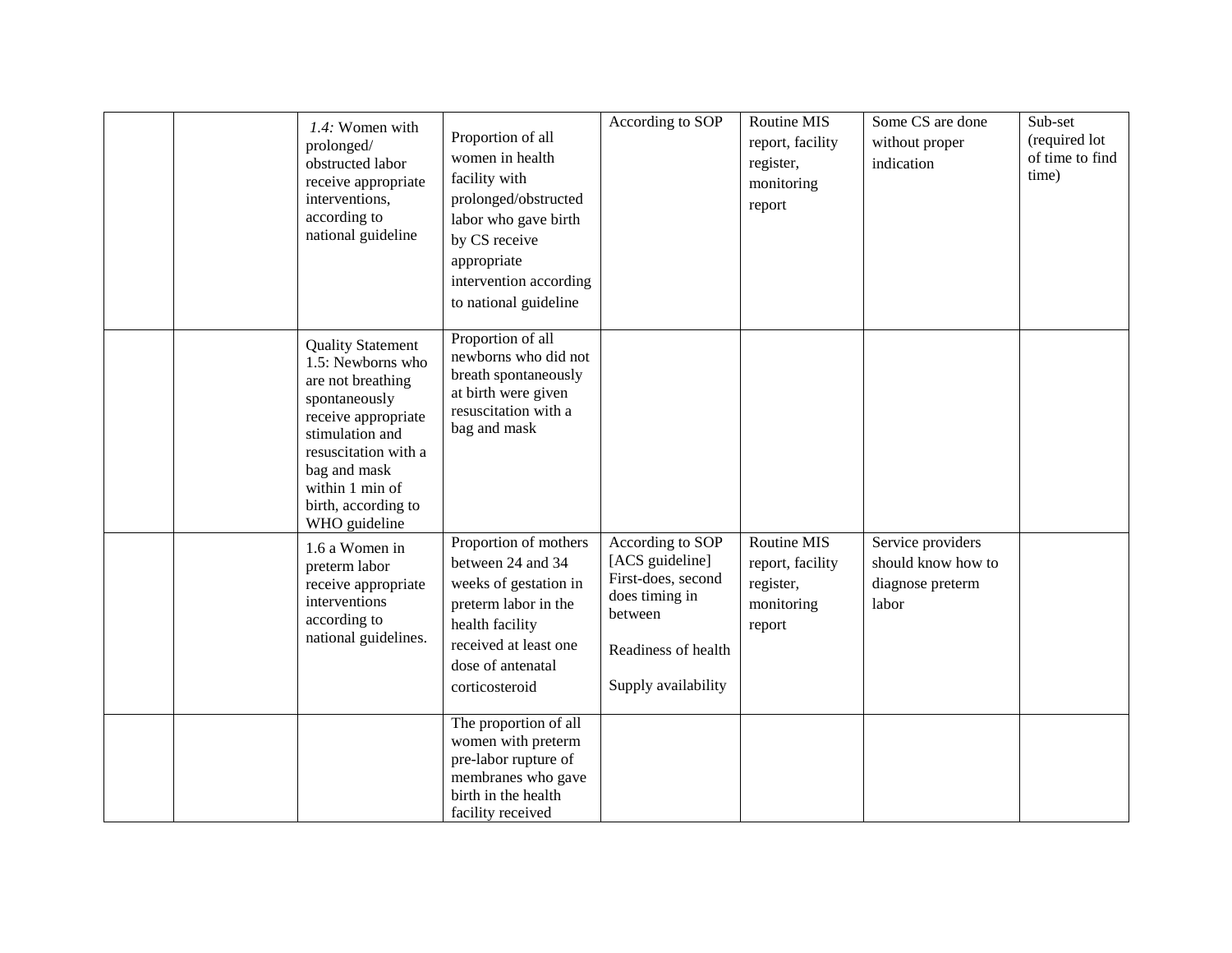|  |                                                                                                                                            | prophylactic<br>antibiotics                                                                                                                                                   |                                                                                                                                                      |                                                                          |                                                        |                                                                                                                                             |
|--|--------------------------------------------------------------------------------------------------------------------------------------------|-------------------------------------------------------------------------------------------------------------------------------------------------------------------------------|------------------------------------------------------------------------------------------------------------------------------------------------------|--------------------------------------------------------------------------|--------------------------------------------------------|---------------------------------------------------------------------------------------------------------------------------------------------|
|  | 1.6 b Preterm and<br>small/low birth<br>weight babies<br>receive appropriate<br>care, according to<br>national guideline                   | Proportion of all<br>LBW newborns born<br>in health facility with<br>a birth weight equal to<br>or less than 2000 g<br>who received KMC<br>according to national<br>guideline | For baseline no<br>KMC, in question<br>if KMC is arability                                                                                           | Routine MIS<br>report, facility<br>register,<br>monitoring<br>report     | Retention of the<br>mother in the KMC<br>enter is poor |                                                                                                                                             |
|  |                                                                                                                                            | Proportion of small<br>and sick newborns<br>admitted to SCANUs<br>received care<br>according to the<br>national SOP                                                           |                                                                                                                                                      | Routine MIS<br>report,<br>monitoring<br>report<br>Direct<br>observations | Capacitated<br>manpower is scarce                      |                                                                                                                                             |
|  | 1.7: All women and<br>newborns receive<br>care according to<br>standard precautions<br>for<br>preventing hospital-<br>acquired infections. | Number of facilities<br>following standard<br>handwashing practice<br>and waste disposal<br>mechanism during<br>service delivery<br>Provider practice<br>hand washing         | Readiness<br>Handwashing<br>[SANCU, labor<br>room, normal<br>delivery] separate<br>observation for five<br>moments not steps<br>(before<br>touching) | Monitoring<br>report/In depth<br>Interview                               | Compliance of SOP is<br>poor                           | Provider<br>observation                                                                                                                     |
|  | 1.8 All women and<br>newborns receive<br>care according to<br>standard precautions<br>for<br>preventing hospital-<br>acquired infections.  | Proportion of small<br>and sick newborns<br>reported at outdoor<br>who are managed<br>according to the<br>national protocol<br>(PSBI, IMCI or<br>other),                      | SCANU sop,<br>WHO pocket book,<br>CNCP-1 (upz and<br>above)<br>ETAT/Sick<br>newborn<br>management<br><b>IMCI</b>                                     |                                                                          |                                                        | 30 newborns<br>inpatient on<br>DH:<br><b>[</b> observation<br>and extraction<br>of record]<br>10-15 in OPD<br>per facility (0-<br>2 months) |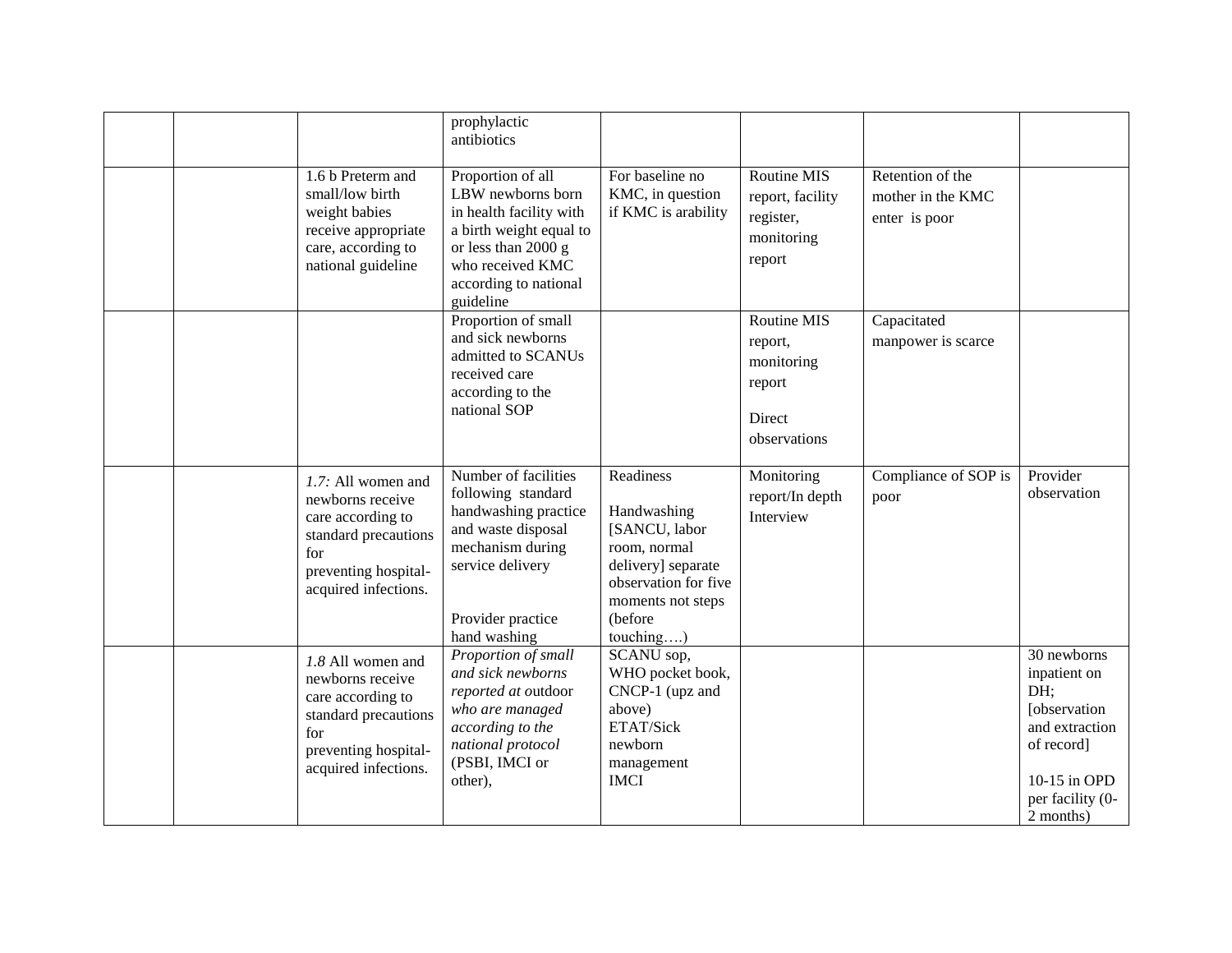|    |                                                                                                                                                                     | 1.9 harmful<br>practices                                                                                                                                                                 | Proportion of health<br>workers who followed<br>the "Five Situations<br>for Handwashing"<br>and as per guidelines<br>1) Routine perineal<br>shaving<br>2) unnecessary suction<br>of newborn                                                                                                                                                           |                                                | Direct<br>observations of<br>procedures by<br>health workers |                                                                        |  |
|----|---------------------------------------------------------------------------------------------------------------------------------------------------------------------|------------------------------------------------------------------------------------------------------------------------------------------------------------------------------------------|-------------------------------------------------------------------------------------------------------------------------------------------------------------------------------------------------------------------------------------------------------------------------------------------------------------------------------------------------------|------------------------------------------------|--------------------------------------------------------------|------------------------------------------------------------------------|--|
| 02 | The health<br>information<br>system enables<br>use of data to<br>ensure early,<br>appropriate<br>action to<br>improve the<br>care of every<br>woman and<br>newborn. | 2.1: Complete,<br>accurate,<br>standardized routine<br>medical records<br>during ANC, labor,<br>childbirth and the<br>postnatal period is<br>available for every<br>woman and<br>newborn | Proportion of<br>newborn for whom<br>standard medical<br>records are available                                                                                                                                                                                                                                                                        | List of all record,<br>how it is being<br>used | Facility register,<br>monitoring<br>report, admin<br>report  | Quality of<br>compliance of the<br>record keeping is<br>sometimes poor |  |
|    |                                                                                                                                                                     |                                                                                                                                                                                          | Proportion of all<br>newborns who were<br>discharged from the<br>health facility within<br>past 24h who had an<br>accurately completed<br>record of processes of<br>care, treatment,<br>outcome and<br>diagnosis<br>Proportion of women<br>discharged post-<br>partum within past<br>24h who had an<br>accurately completed<br>record of processes of |                                                |                                                              |                                                                        |  |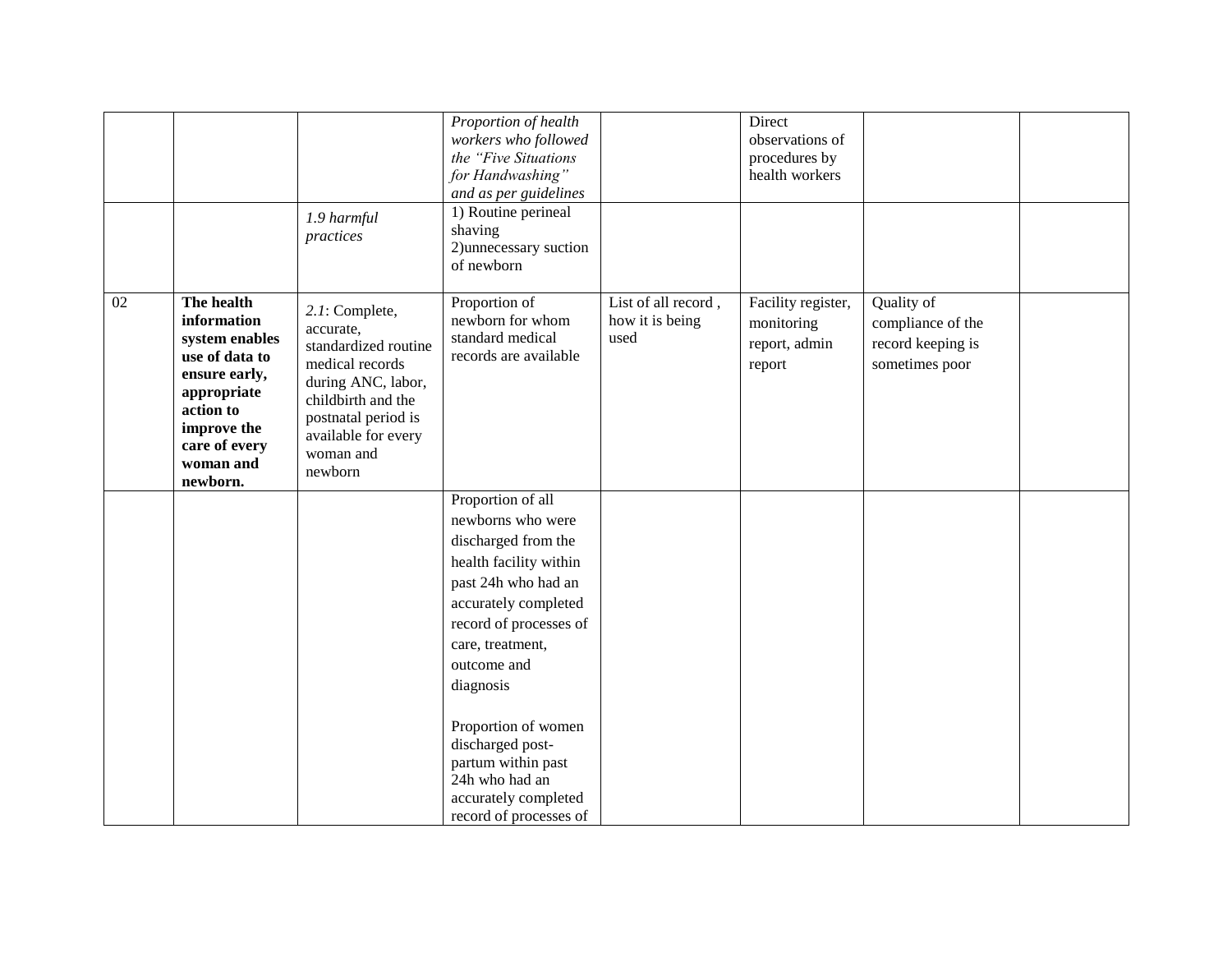|    |                                                                                                                                                                                                                                                      | 2.2: Every health<br>facility has a system<br>for addressing<br><b>MPDSR</b>                                                                                        | care, treatment,<br>outcome and<br>diagnosis<br>Proportion of all<br>maternal deaths and<br>near misses occurring<br>in the health facility<br>that were reviewed<br>with standard<br><b>MPDSR</b> tools | Ask and want to<br>see document                                                                                                                                                                                          | MPDSR reports,<br>monitoring<br>report                            | Capacity<br>development of the<br>service provider for<br>the implementation of<br>MPDSR is very<br>important |                                                                             |
|----|------------------------------------------------------------------------------------------------------------------------------------------------------------------------------------------------------------------------------------------------------|---------------------------------------------------------------------------------------------------------------------------------------------------------------------|----------------------------------------------------------------------------------------------------------------------------------------------------------------------------------------------------------|--------------------------------------------------------------------------------------------------------------------------------------------------------------------------------------------------------------------------|-------------------------------------------------------------------|---------------------------------------------------------------------------------------------------------------|-----------------------------------------------------------------------------|
| 03 | <b>Every woman</b><br>and newborn<br>with<br>condition(s)<br>that cannot be<br>dealt with<br>effectively with<br>the available<br>resources is<br>appropriately<br>referred; and<br>services are<br>available to<br>ensure<br>continuity of<br>care. | 3.1: Every woman<br>and newborn is<br>appropriately<br>assessed on<br>admission, during<br>labor and in the<br>postnatal period for<br>proper care without<br>delay | Number of pregnant<br>and post natal mother<br>referred to higher<br>level of facility<br>without delay, and<br>following completed<br>standardized referral<br>note according to<br>national guideline  |                                                                                                                                                                                                                          | Referral register<br>verification and<br>administrative<br>report | Compliance of<br><b>Quality Referral</b><br>norms sometimes<br>compromised                                    | Facility<br>assessment<br>and<br>observation                                |
|    |                                                                                                                                                                                                                                                      |                                                                                                                                                                     | Proportion of sick,<br>preterm or small<br>newborns who could<br>not be managed at the<br>health facility and<br>transferred to an<br>appropriate level of<br>facility without delay,<br>and following   | Proportion of all<br>sick preterm or<br>small newborn and<br>pregnant and post-<br>partum women<br>who could not be<br>managed at health<br>facility were<br>referred to a<br>appropriate facility<br>within 1 hour of a | Referral register<br>Monitoring<br>Report                         |                                                                                                               | Facility<br>assessment<br>and<br>observation<br>/provider/case<br>${\bf S}$ |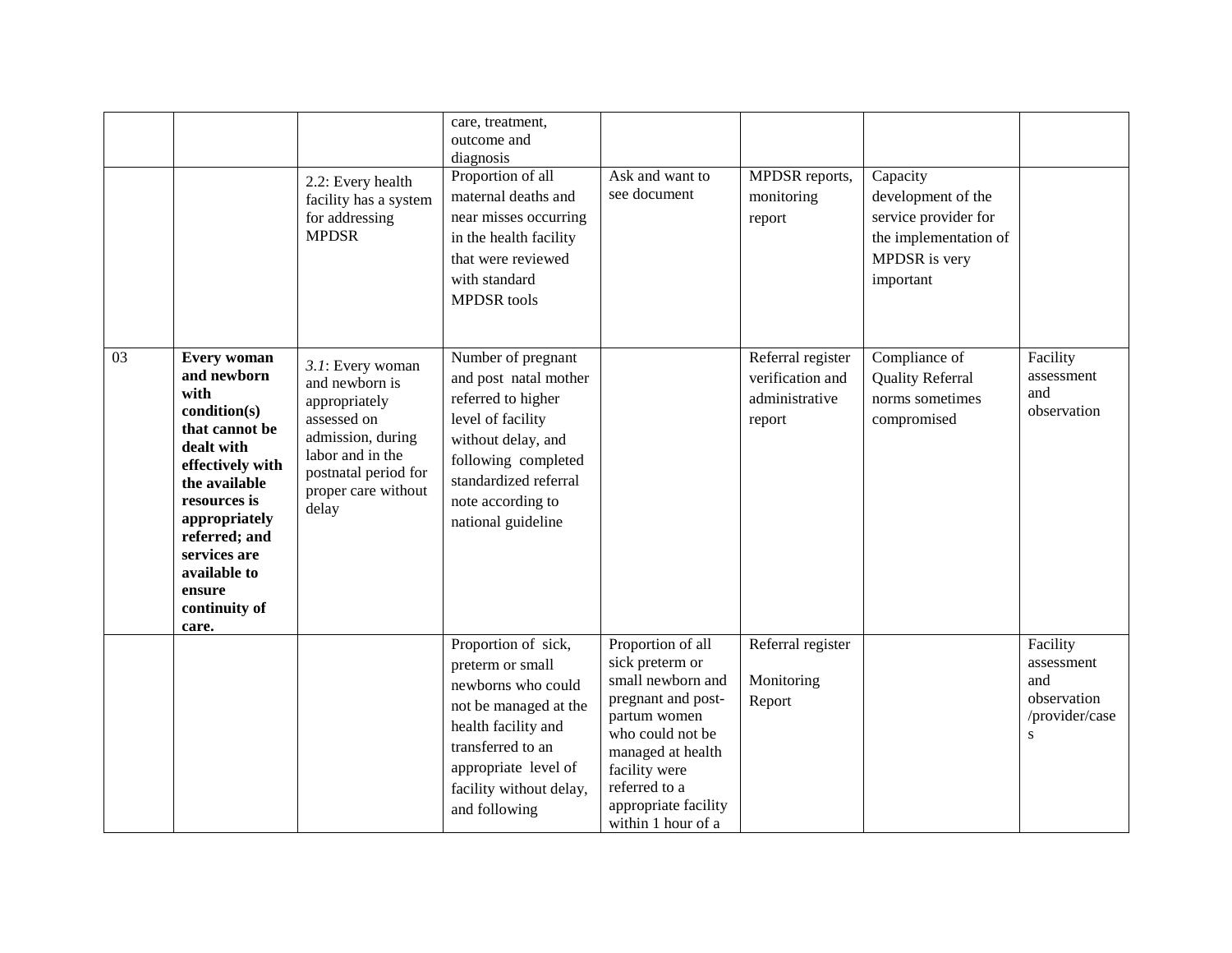|    |                                                                                                                            |                                                                                                                                                                                                 | completed<br>standardized referral<br>note according to<br>national guideline                                                                                                            | decision with<br>standardized<br>referral note<br>[CNCP] only<br>CSBA, [generic<br>referral slip by<br>DGHS ?] both<br>readiness and<br>process                                                                                                                                                                                                                             |                                         |                                                                                |                                                                                           |
|----|----------------------------------------------------------------------------------------------------------------------------|-------------------------------------------------------------------------------------------------------------------------------------------------------------------------------------------------|------------------------------------------------------------------------------------------------------------------------------------------------------------------------------------------|-----------------------------------------------------------------------------------------------------------------------------------------------------------------------------------------------------------------------------------------------------------------------------------------------------------------------------------------------------------------------------|-----------------------------------------|--------------------------------------------------------------------------------|-------------------------------------------------------------------------------------------|
|    |                                                                                                                            | 3.3: For every<br>woman and<br>newborn referred<br>within or between<br>health facilities,<br>there is appropriate<br>information<br>exchange and<br>feedback to relevant<br>health care staff. | Number of facilities<br>maintaining effective<br>communication to the<br>referred facilities on<br>referred clients                                                                      | Proportion of all<br>sick preterm or<br>small newborn and<br>pregnant and post-<br>partum women<br>who could not be<br>managed at health<br>facility were<br>referred to a<br>appropriate facility<br>within 1 hour of a<br>decision with<br>standardized<br>referral note<br>[CNCP] only<br>CSBA, [generic<br>referral slip by<br>DGHS ?] both<br>readiness and<br>process | Referral register<br>Exit interview     | Acknowledgement of<br>the higher facilities<br>for referred patient is<br>poor |                                                                                           |
| 04 | Communication<br>with women<br>and their<br>families is<br>effective and<br>responds to<br>their needs and<br>preferences. | 4.1: All women and<br>their families<br>receive information<br>about the care and<br>complication have<br>effective<br>interactions with<br>staff.                                              | Proportion of all<br>women discharged<br>from the labor and<br>child birth area of the<br>facility who received<br>written and verbal<br>information and<br>counseling(facility<br>wise) |                                                                                                                                                                                                                                                                                                                                                                             | Exit<br>interview/Facilit<br>y register | Lapse remain for<br>providing adequate<br>information for<br>clients           | Exit interview<br>Observation<br>Discharge<br>certificate<br>[all type of<br>observation] |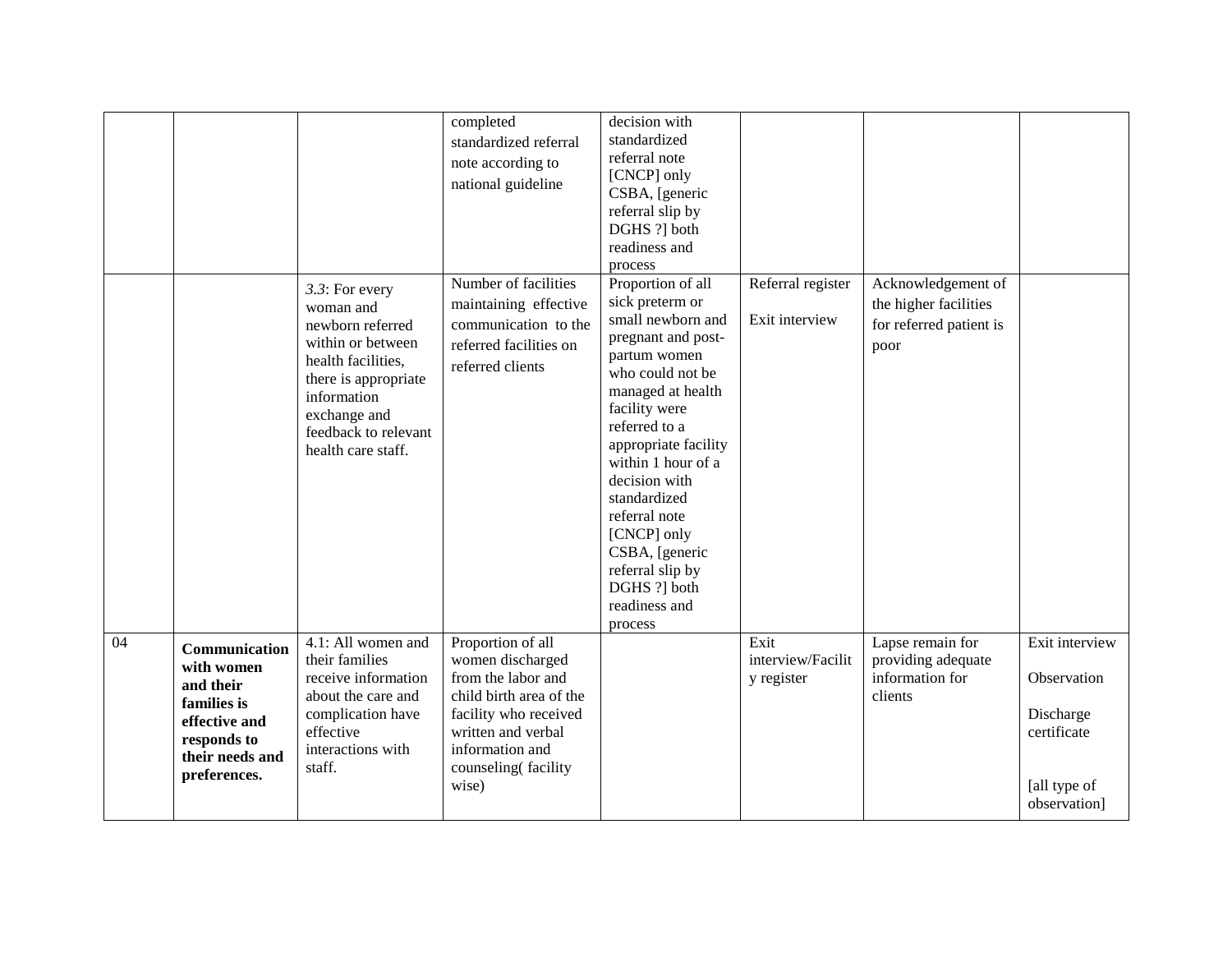|    |                                                                                                       | 4.3 Relevant job<br>aids, standard IEC<br>materials displayed<br>and used on<br>maternal and<br>newborn care for<br>relevant, needful<br>information for the<br>patient as well as<br>their companion | Number of Health<br>Education sessions<br>being held in a health<br>facility conducted at<br><b>ANC/PNC</b> corner<br>using standard IEC<br>materials and job aids     | Service register,<br>exit interview                                              | Sometime job aids &<br>IEC material are not<br>available                     | Register/obser<br>ve materials<br>are there or<br>not and if the<br>session is<br>happening<br>Exit interview<br>with mother |
|----|-------------------------------------------------------------------------------------------------------|-------------------------------------------------------------------------------------------------------------------------------------------------------------------------------------------------------|------------------------------------------------------------------------------------------------------------------------------------------------------------------------|----------------------------------------------------------------------------------|------------------------------------------------------------------------------|------------------------------------------------------------------------------------------------------------------------------|
|    |                                                                                                       |                                                                                                                                                                                                       | Mothers satisfaction<br>about the message and<br>counseling                                                                                                            |                                                                                  |                                                                              |                                                                                                                              |
| 05 | <b>Women</b> and<br>newborns<br>receive care<br>with respect<br>and can<br>maintain their<br>dignity. | 5.1: All women<br>have privacy around<br>the time of ANC,<br>labor and childbirth,<br>and their<br>confidentiality is<br>maintained                                                                   | Number of facilities<br>providing privacy and<br>confidentiality during<br>ANC, Labor and<br>childbirth                                                                | Exit interview,;<br>physical<br>verification(scre<br>en)<br>Monitoring<br>Report | Maintaining privacy<br>and confidentiality<br>sometimes<br>overlooked        |                                                                                                                              |
|    |                                                                                                       |                                                                                                                                                                                                       | Proportion of women<br>satisfaction and their<br>confidentiality is<br>maintained                                                                                      |                                                                                  |                                                                              |                                                                                                                              |
|    |                                                                                                       | 5.2: All women can<br>make informed<br>choices about the<br>services they<br>receive, and the<br>reasons for<br>interventions or<br>outcomes are clearly<br>explained                                 | Proportion of women<br>from whom<br>informed choices<br>about the services<br>they receive<br>The health facility has<br>a written, up-to-date<br>policy for obtaining | Exit interview<br>Monitoring<br>report                                           | Capacity is always<br>needed for addressing<br>the informed choice<br>issues |                                                                                                                              |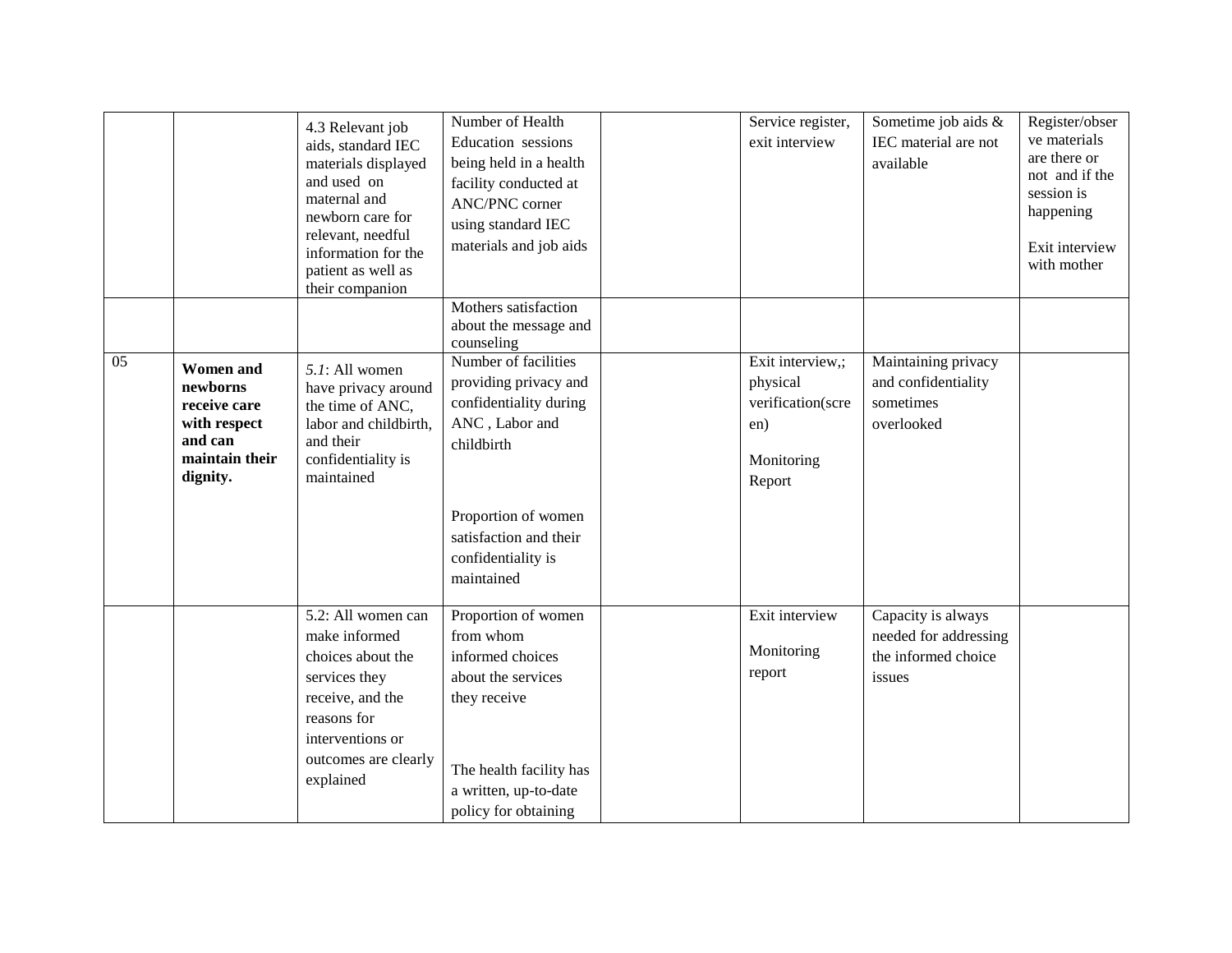| 06 | <b>Every woman</b><br>and her family<br>are provided<br>with emotional<br>support that is<br>sensitive to<br>their needs and<br>strengthens the<br>woman's<br>capability. | 6.1: Every woman<br>is offered the option<br>to experience labor<br>and childbirth with<br>the companion of<br>her choice. | informed consent<br>from women before<br>examinations and<br>procedures<br>The proportion of<br>procedures in the<br>health facility that<br>require written<br>consent for which<br>there is an associated<br>record of consent<br>signed by the women<br>or a family member<br>Number of facilities<br>providing the option<br>of allowing a<br>companion during<br>labor<br>Proportion of women<br>provided the option of<br>a companion during<br>labour | Exit interview        | Companion is not<br>always allowed to<br>accompany the<br>women |  |
|----|---------------------------------------------------------------------------------------------------------------------------------------------------------------------------|----------------------------------------------------------------------------------------------------------------------------|--------------------------------------------------------------------------------------------------------------------------------------------------------------------------------------------------------------------------------------------------------------------------------------------------------------------------------------------------------------------------------------------------------------------------------------------------------------|-----------------------|-----------------------------------------------------------------|--|
|    |                                                                                                                                                                           | 6.2: Every woman<br>receives support to<br>strengthen her<br>capability during<br>childbirth.                              | Number of facilities<br>providing emotional<br>support, appropriate<br>counseling of the<br>patients during the                                                                                                                                                                                                                                                                                                                                              | PSS/exit<br>interview |                                                                 |  |
|    |                                                                                                                                                                           |                                                                                                                            | adverse event of                                                                                                                                                                                                                                                                                                                                                                                                                                             |                       |                                                                 |  |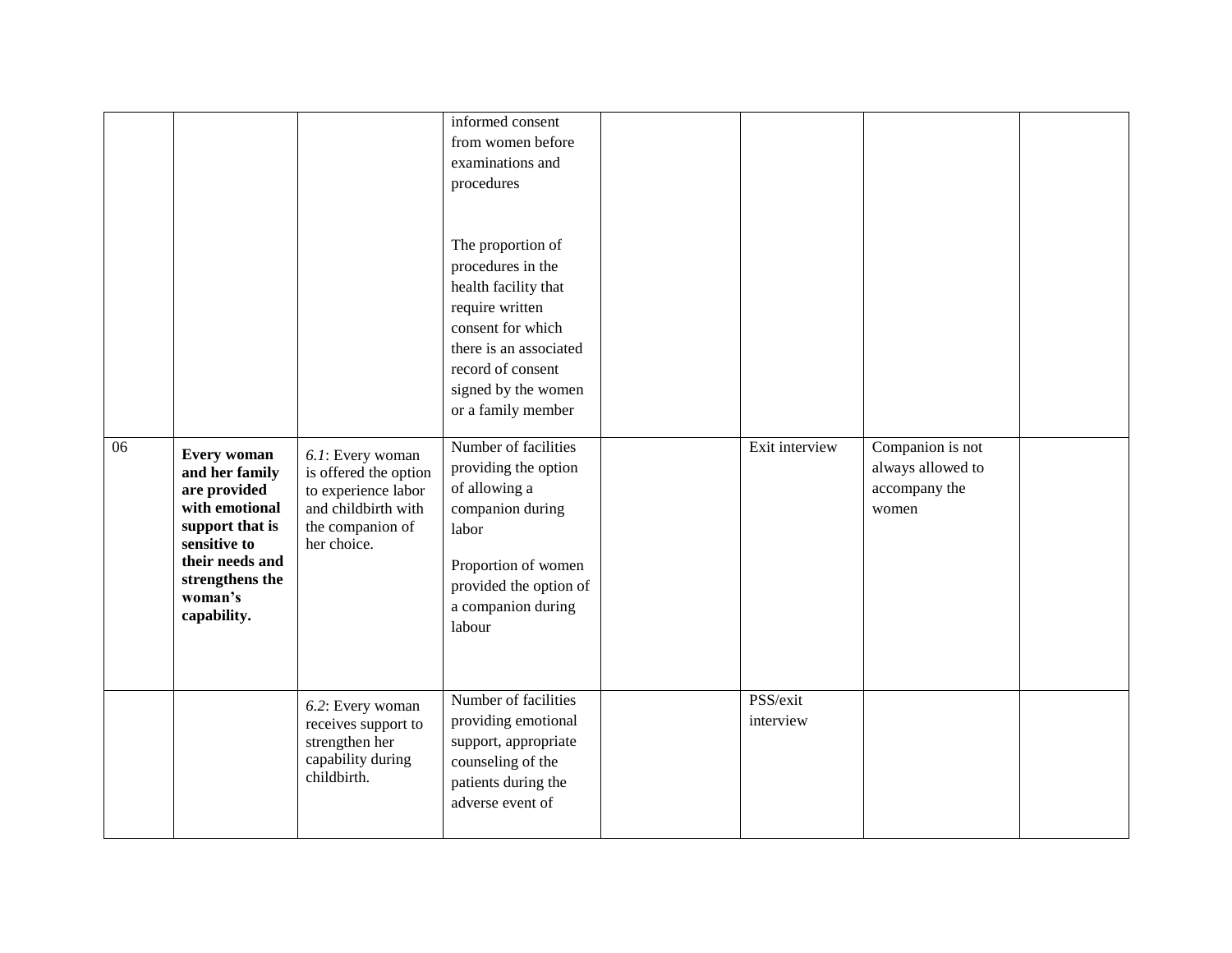|    |                                                                                                                                                                    |                                                                                                                                                                                                           | labor.<br>Proportion of women<br>received emotional<br>support and<br>appropriate<br>counseling after<br>adverse event                                                                                                                                      |                                                                                                  |                                                                                 |  |
|----|--------------------------------------------------------------------------------------------------------------------------------------------------------------------|-----------------------------------------------------------------------------------------------------------------------------------------------------------------------------------------------------------|-------------------------------------------------------------------------------------------------------------------------------------------------------------------------------------------------------------------------------------------------------------|--------------------------------------------------------------------------------------------------|---------------------------------------------------------------------------------|--|
| 07 | For every<br>woman and<br>newborn,<br>competent,<br>motivated staff<br>are consistently<br>available to<br>provide routine<br>care and<br>manage<br>complications. | 7.1: Every woman<br>and newborn has<br>access at all<br>times $(24/7)$ to at<br>least one skilled<br>health provider and<br>to support staff for<br>routine care and<br>management of<br>complications    | Number of facilities<br>ensuring access every<br>women and newborn<br>by skilled health<br>provider at all<br>$times(24/7)$ including<br>all call or EMO or<br>anyone is available to<br>provide service<br>proportion of<br>available                      | Admin report<br>Monitoring<br>report                                                             | Skilled birth attendant<br>24/7 is not always<br>available                      |  |
|    |                                                                                                                                                                    | 7.2: The skilled<br>birth attendants<br>and support staff<br>have appropriate<br>competence and<br>skills mix to<br>meet the<br>requirements of<br>labor, childbirth<br>and the early<br>postnatal period | Number of facilities<br>providing services to<br>meet the requirement<br>of women and<br>newborn during labor<br>child birth and early<br>post natal period on<br>the basis of skill mix<br>Collect information<br>on training, EATA,<br>CNCP, sick newborn | Exit interview of<br>client<br>In depth<br>discussion of<br>service provider<br>Monitoring visit | Demonstration of<br>skill mix always<br>important aspect of<br>Quality services |  |